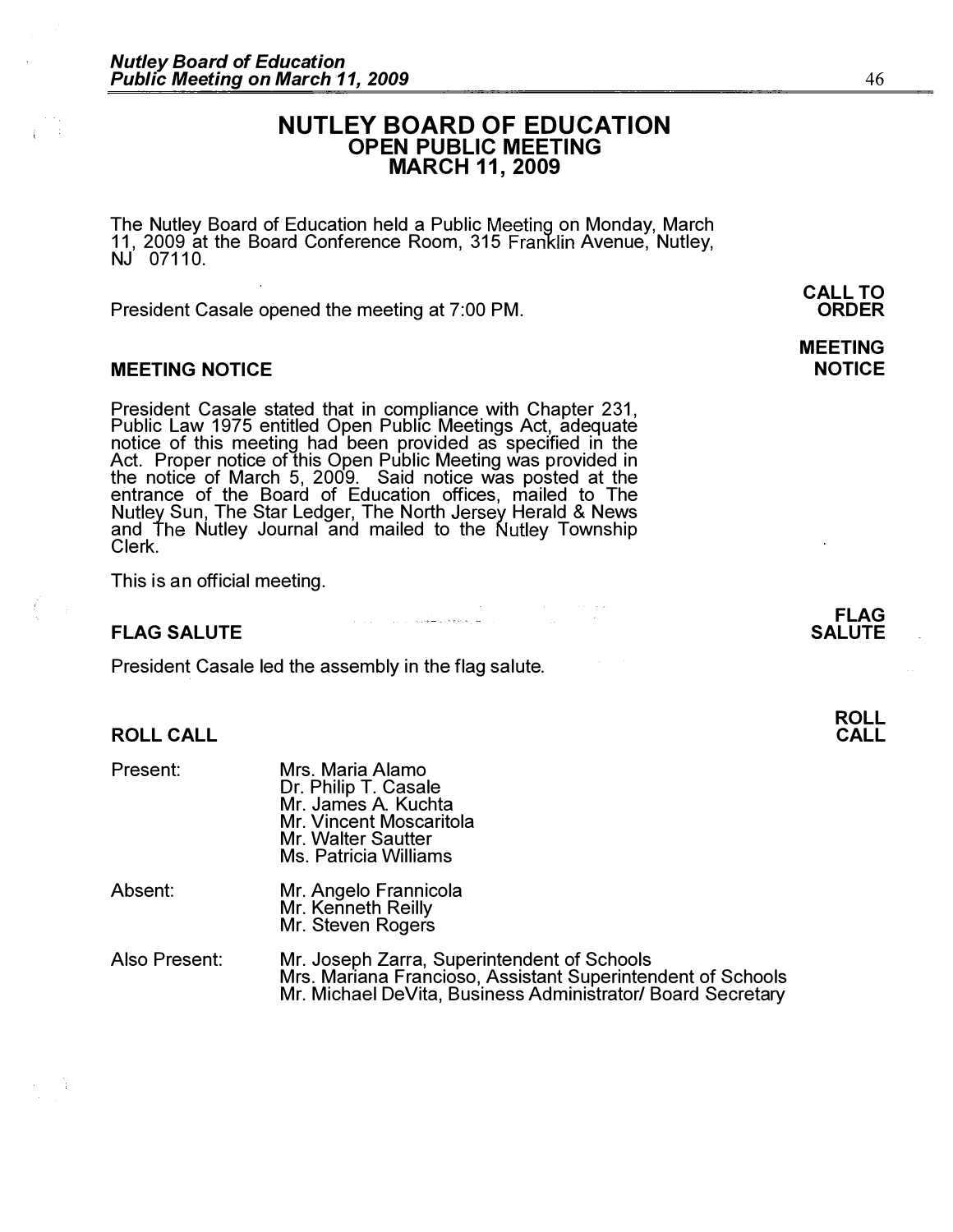Trustee Sautter gave his reasons for voting for the motion regarding the Gifted and Talented Program. He said he is having second thoughts.

### MOTION TO ADJOURN TO EXECUTIVE SESSION

At 7:06 PM Trustee Kuchta moved, and Trustee Williams seconded, the following resolution:

WHEREAS, the Board of Education will be discussing matters exempt from public discussion pursuant to N.J.S.A. 10:4-12,

NOW, THEREFORE, BE IT RESOLVED that the Board of Education recess to Closed Executive Session at this time to discuss the following:

Legal Issues

BE IT FURTHER RESOLVED that the results of the discussions will be made public by inclusion on the agenda of a subsequent meeting of the Board of Education or when the reasons for discussing such matters in closed session no longer exist.

The motion was approved by voice vote.

## RECONVENE MEETING

At 9:06 PM Trustee Reilly moved, Trustee Rogers seconded, and the Board unanimously approved by voice vote a motion to reconvene the public meeting.

#### ROLL CALL

| Present: | Mrs. Maria Alamo<br>Mr. Vincent Moscaritola<br>Mr. Kenneth Reilly<br>Mr. Steve Rogers<br>Mr. Walter Sautter<br>Dr. Philip T. Casale |
|----------|-------------------------------------------------------------------------------------------------------------------------------------|
| Absent:  | Mr. Angelo Frannicola<br>Mr. James A. Kuchta<br>Ms. Patricia Williams                                                               |

| Also Present: | Mr. Joseph Zarra, Superintendent of Schools                 |
|---------------|-------------------------------------------------------------|
|               | Mrs. Mariana Francioso, Assistant Superintendent of Schools |
|               | Mr. Michael DeVita, Business Administrator/ Board Secretary |

#### EXECUTIVE **SESSION**

**RECONVENE**